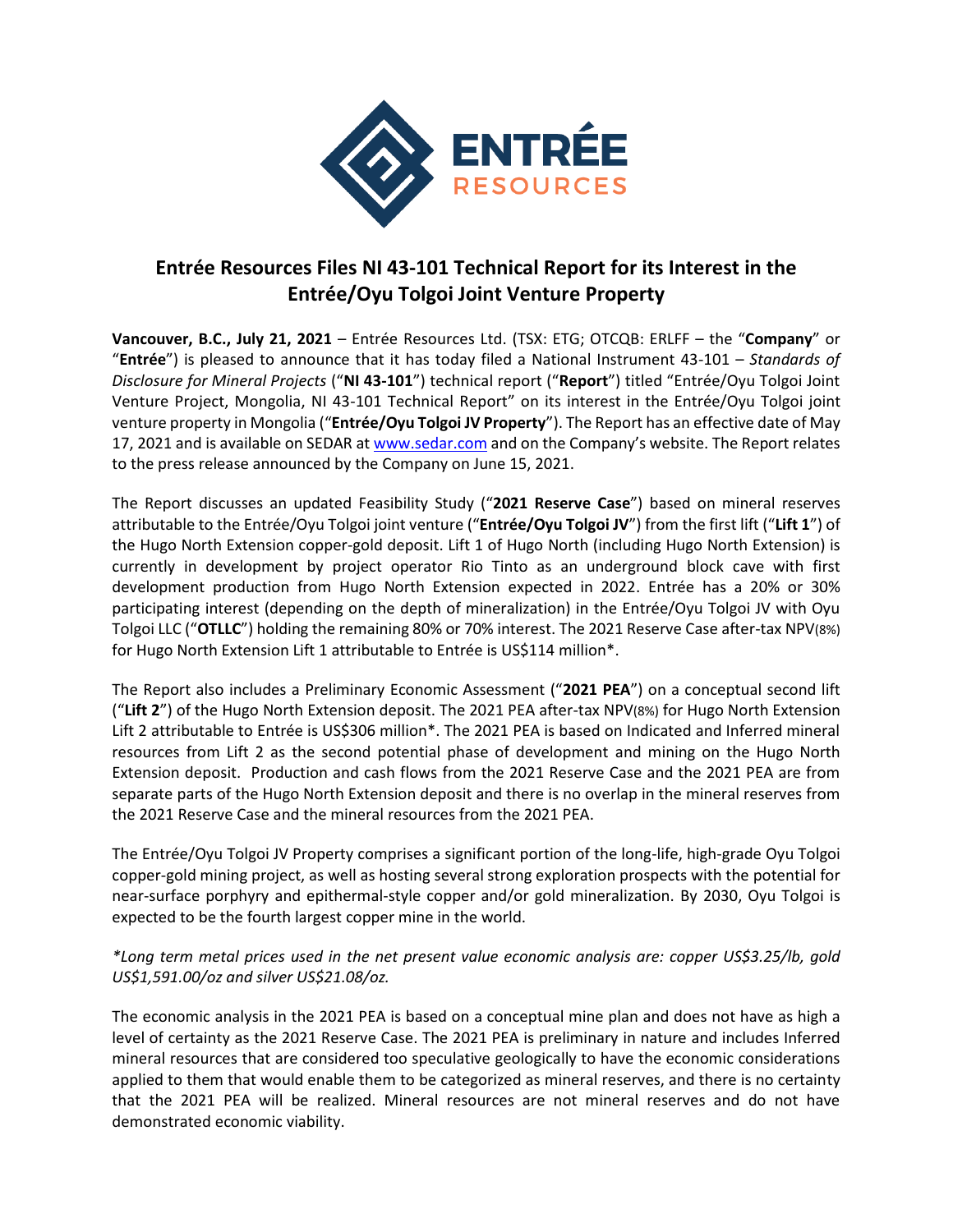Both the 2021 Reserve Case and the 2021 PEA are based on information supplied by OTLLC or reported within OTLLC's 2020 Oyu Tolgoi Feasibility Study ("**OTFS20**"). Neither OTFS20 nor the results of the 2021 Reserve Case and 2021 PEA reflect the impacts of the COVID-19 pandemic, which are ongoing and continue to be assessed by OTLLC. Reference should be made to the full body of the Report for the assumptions, qualifications and procedures underlying the reported results, which are not fully described herein.

The Report was completed independently by Wood Canada Limited.

## **QUALIFIED PERSON**

Robert Cinits, P.Geo., formerly Entrée's Vice President, Corporate Development and now a consultant to the Company, is a Qualified Person as defined by NI 43-101 and has approved the technical information in this release.

## **ABOUT ENTRÉE RESOURCES LTD.**

Entrée Resources Ltd. is a well-funded Canadian mining company with a unique carried joint venture interest on a significant portion of one of the world's largest copper-gold projects – the Oyu Tolgoi project in Mongolia. Entrée has a 20% or 30% carried participating interest in the Entrée/Oyu Tolgoi JV, depending on the depth of mineralization. Sandstorm Gold Ltd., Rio Tinto and Turquoise Hill Resources Ltd. are major shareholders of Entrée, holding approximately 24%, 9% and 8% of the shares of the Company, respectively. More information about Entrée can be found at [www.EntreeResourcesLtd.com.](http://www.entreeresourcesltd.com/)

## **FURTHER INFORMATION**

David Jan Investor Relations Entrée Resources Ltd. Tel: 604-687-4777 | Toll Free: 1-866-368-7330 E-mail: [djan@EntreeResourcesLtd.com](mailto:djan@EntreeResourcesLtd.com)

*This News Release contains forward-looking statements within the meaning of the United States Private Securities Litigation Reform Act of 1995 and forward-looking information within the meaning of applicable Canadian securities laws with respect to corporate strategies and plans; the*  value and potential value of assets and the ability of Entrée to maximize returns to shareholders; timing and status of Oyu Tolgoi underground *development; the expected timing of first development production from Lift 1 of the Entrée/Oyu Tolgoi JV Property; the future prices of copper, gold and silver; the estimation of mineral reserves and resources; the realization of mineral reserve and resource estimates; projected mining and process recovery rates; estimates of capital and operating costs, mill throughput, cash flows and mine life; anticipated business activities; and future financial performance.*

*In certain cases, forward-looking statements and information can be identified by the use of words such as "plans", "expects" or "does not expect", "is expected", "budgeted", "scheduled", "estimates", "forecasts", "intends", "anticipates", or "does not anticipate" or "believes" or variations of such words and phrases or statements that certain actions, events or results "may", "could", "would", "might", "will be taken", "occur" or "be achieved". While the Company has based these forward-looking statements on its expectations about future events as at the date that such statements were prepared, the statements are not a guarantee of Entrée's future performance and are based on numerous assumptions regarding present and future business strategies; the correct interpretation of agreements, laws and regulations; local and global economic conditions and negotiations and the environment in which Entrée will operate in the future, including commodity prices, projected grades, projected dilution, anticipated capital and operating costs, anticipated future production and cash flows, and the anticipated location of certain infrastructure and sequence of mining within and across panel boundaries; the construction and continued development of the Oyu Tolgoi underground mine; and the status of Entrée's relationship and interaction with the Government of Mongolia, OTLLC, Rio Tinto and Turquoise Hill Resources Ltd.*

• *With respect to the construction and continued development of the Oyu Tolgoi underground mine, important risks, uncertainties and factors which could cause actual results to differ materially from future results expressed or implied by such forward-looking statements and information include, amongst others, the timing and cost of the construction and expansion of mining and processing facilities; the timing and availability of a long term domestic power source for Oyu Tolgoi (or the availability of financing for OTLLC or the Government of Mongolia to construct such a source); the willingness of third parties to extend existing power arrangements; the potential impact of COVID-19, including any restrictions imposed by health and governmental authorities relating thereto; the implementation and successful execution of the funding plan that is the subject of a Heads of Agreement between Rio Tinto and Turquoise Hill Resources and the amount*